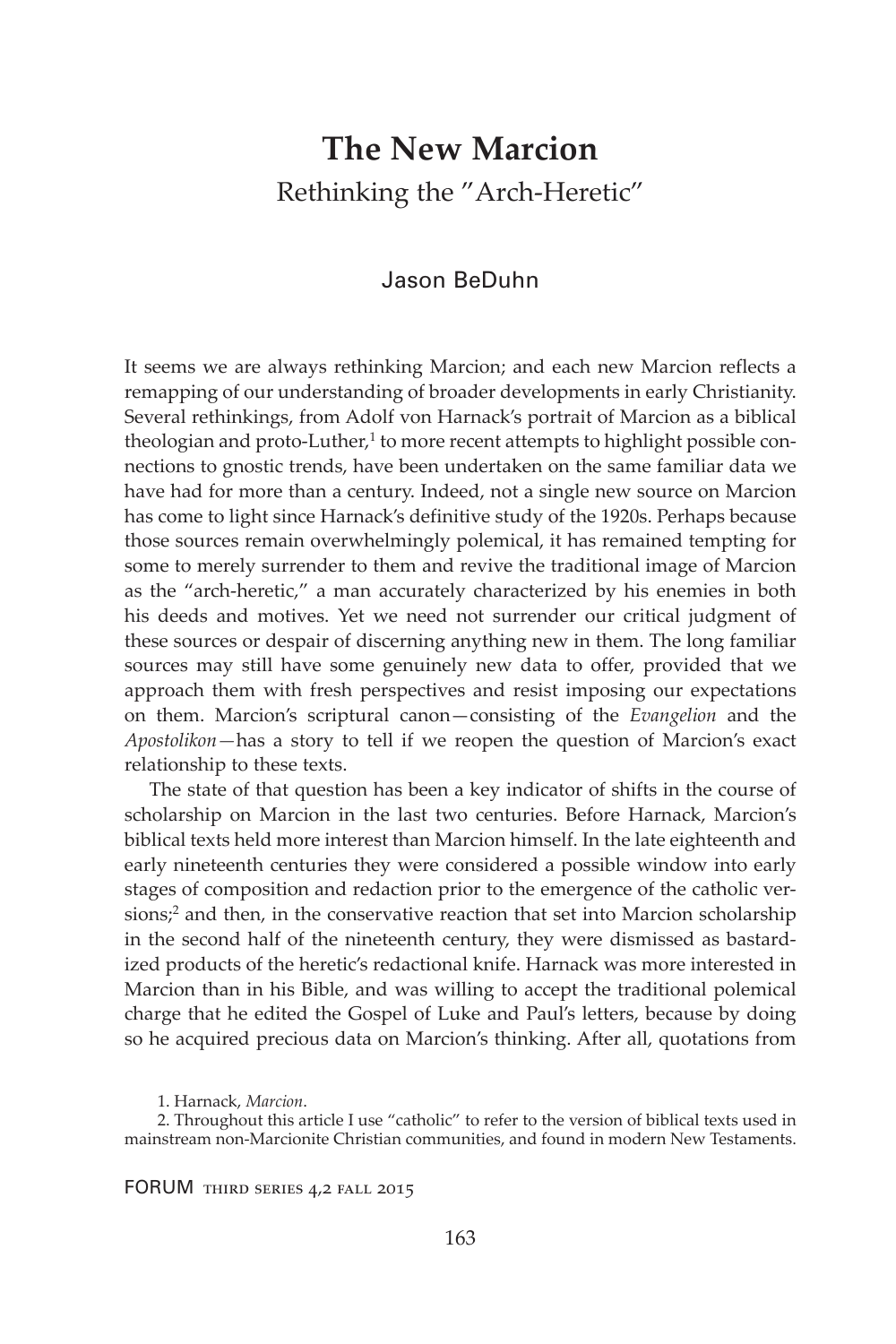Marcion's only known composition, the *Antitheses*, were few, but every edit of Luke or Paul potentially helped to map the topography of Marcion's positions. Critics such as Tertullian and Epiphanius provided a starting point as they posited Marcion's motives for "mutilating" or "cutting" the text. Yet they remained puzzled by some of his apparent choices, and beginning with Harnack it has become a favorite pastime of Marcion researchers to come up with explanations and underlying theological motives for each and every textual variant between Marcion's biblical texts and the catholic versions. This exercise has continued despite mounting evidence of its fundamental folly: the discovery of more and more "Marcionite" readings in catholic biblical witnesses, the recognition that no proposed theological motives could be shown to have been consistently applied throughout Marcion's texts, and the general critique of "if I were a horse" speculative methodology.

Harnack's interests influenced subsequent researchers to look upon the *Evangelion* and *Apostolikon* as products of Marcion's handiwork, to be read in light of his views. But such an approach assumes what still needs to be proven, because we really do not know the exact relationship Marcion had to these texts other than his decision to include them in the sacred scriptures of his community. We have only the word of his enemies that he had a hand in editing them as well, and such a charge needs to be critically assessed. In order for such an assessment to be made, the *Evangelion* and *Apostolikon* need to be approached in their own right, as "anonymous" texts, so to speak, and compared with catholic versions of the same works, in order to inventory their distinctive themes and emphases and determine whether they correspond to Marcion's views. When that effort is made, it quickly becomes apparent that Marcion's critics cannot have been right, and we consequently need to reverse the historical relationship that has been imagined between Marcion and the *Evangelion* and *Apostolikon*: thinking of Marcion not as their editor, but as their reader, interpreter, and canonizer. We can no longer look upon these texts as the editorial outcome of Marcion's ideology, but rather must consider them to be the textual basis from which that ideology arose, by the same selective and creative reading by which other Christianities arose around Marcion on the basis of similar textual (and, before Marcion, predominantly oral) resources.

I do not come to this proposal arbitrarily, but do so in the face of a major historical problem. Because the fact is that, if Marcion is responsible for these texts as their editor, then we will be forced to question everything we think we know about his theology, and dismiss nearly everything his opponents claim about it. In their contents, the *Evangelion* and *Apostolikon* do not reflect a "Marcionite" world-view and retain elements directly at odds with what is reported of Marcionite teaching. On the other hand, there would be nothing at all out of the ordinary for a man of Marcion's time to accept the authority of texts he had no hand in crafting, and simply interpret them in accord with his distinctive views. We have ample examples of the latter among Marcion's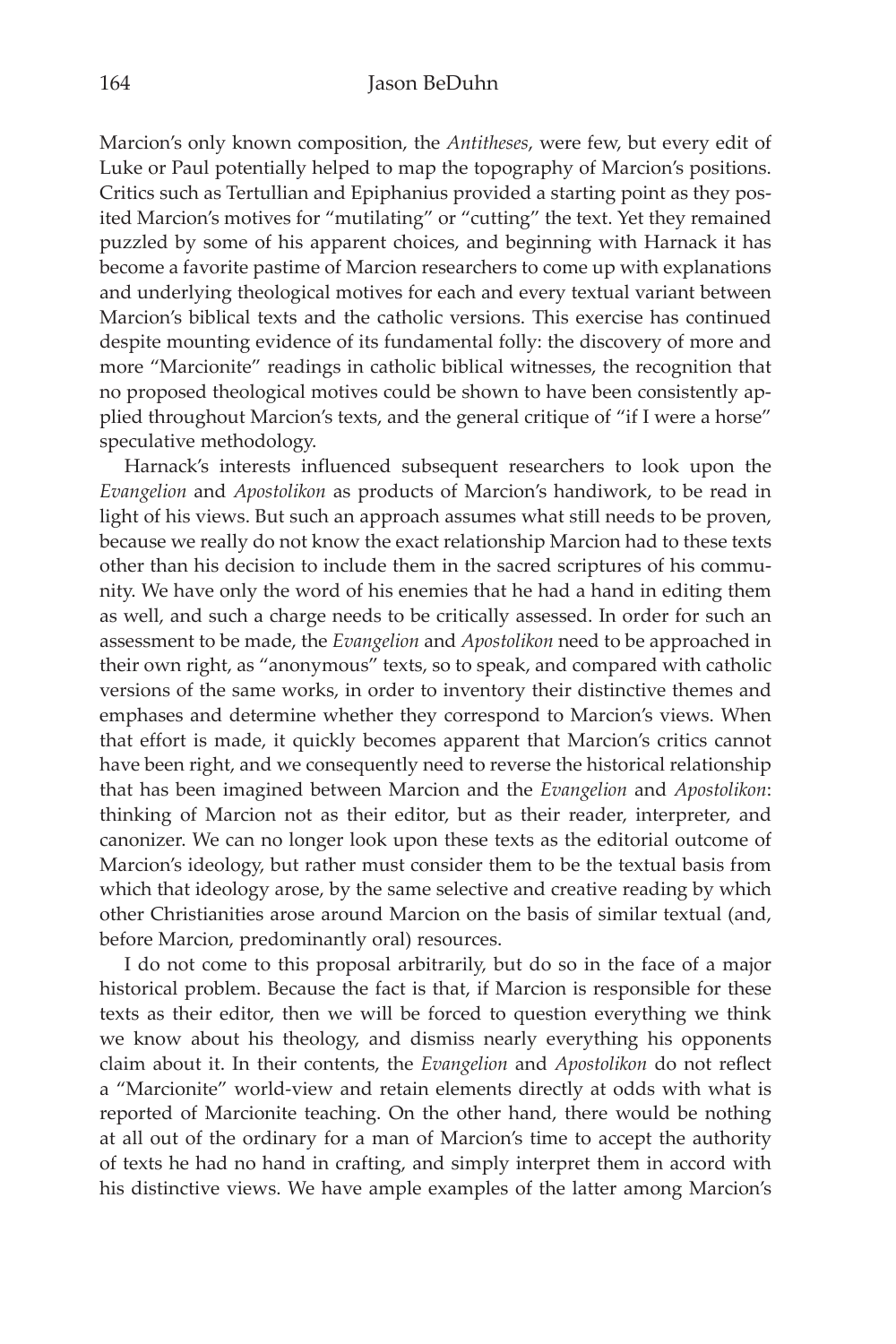contemporaries and later Christian leaders. Of course, we must be prepared as well to rethink Marcion's ideology as his enemies report it; but that is not the issue here. Instead, by dispensing with the myth of Marcion as a "mutilator" of biblical texts and placing the origin of the *Evangelion* and *Apostolikon* in their true historical setting before Marcion canonized them, we are able to refocus attention on those things we can be sure Marcion actually did: shift Christian authority from a personal to a textual basis through the creation of the first Christian scriptural canon.

#### **Marcion as a Receiver—not a Redactor—of Texts**

Those opposed to Marcion, including groups ancestral to later Christian orthodoxy, produced a string of writings against him, his teachings, and his NT—more than against any other rival form of Christianity prior to the fourthcentury christological and Manichaean controversies.3 These polemical writings report a number of specifics about Marcion's theology, of which the core appear to be three: (1) he believed that the God of Jesus was a different, higher, deity than the creator God of the Jewish religion; (2) he believed that Jesus was a divine being who came to earth to invite people to the blessed realm of this higher God; and, (3) he believed that the exit from this earth did not involve either physical resurrection or judgment (other characterizations of his views may be largely deductions on the part of anti-Marcionite writers based on these three positions). None of these three core beliefs are reflected in any obvious way in the *Evangelion* or *Apostolikon*. More to the point, given the accusation made by some (not all) critics that he "mutilated" these texts in order to make them conform to his views,<sup>4</sup> they contain explicit references to God as creator, to Jesus as a human being, and to physical resurrection and judgment. Something appears to be amiss.

3. Eusebius of Caesarea's list of anti-Marcionite works (*Hist*. *Eccl*. 4.24–25) includes compositions by Dionysius of Corinth, Theophilus of Antioch, Hippolytus of Rome, Philip of Gortyna, and Modestus, as well as additional references to Justin Martyr (4.11, 18; cf. Irenaeus, *Adv*. *Haer*. 4.6.2) and Rhodo (*Hist*. *Eccl*. 5.13). All of these works are lost. Jerome's report of anti-Marcionite writings depends largely on Eusebius, and in most cases he probably had not personally read the treatise in question. We should probably add to this list of anti-Marcionite writers Ammonius of Alexandria, of whom Jerome reports a treatise, "On the Harmony of Moses and Jesus" (*Vir*. *Illus*. 55). The list can almost certainly be expanded by the inclusion of several pseudepigraphical works that likely have an anti-Marcionite purpose. On this topic, see esp. Rist, "Pseudepigraphic Refutations." With respect to the Pastoral Epistles, Hoffman, *Marcion*, 291–95, effectively marshals the evidence of their anti-Marcionite subtext.

4. Many other critics of Marcion (e.g., Justin Martyr, Clement of Alexandria, and Ephrem Syrus) say nothing about any tampering with texts, as noted by Gregory, *Reception of Luke*, 183–92, who astutely observes that "Irenaeus and Tertullian may in fact be unrepresentative" (185) in this regard, due to their particular interest in establishing the fourfold gospel—a concern not shared by earlier figures or by representatives of eastern Christianity where the fourfold gospel was not so closely identified as the hallmark of orthodoxy (185ff.).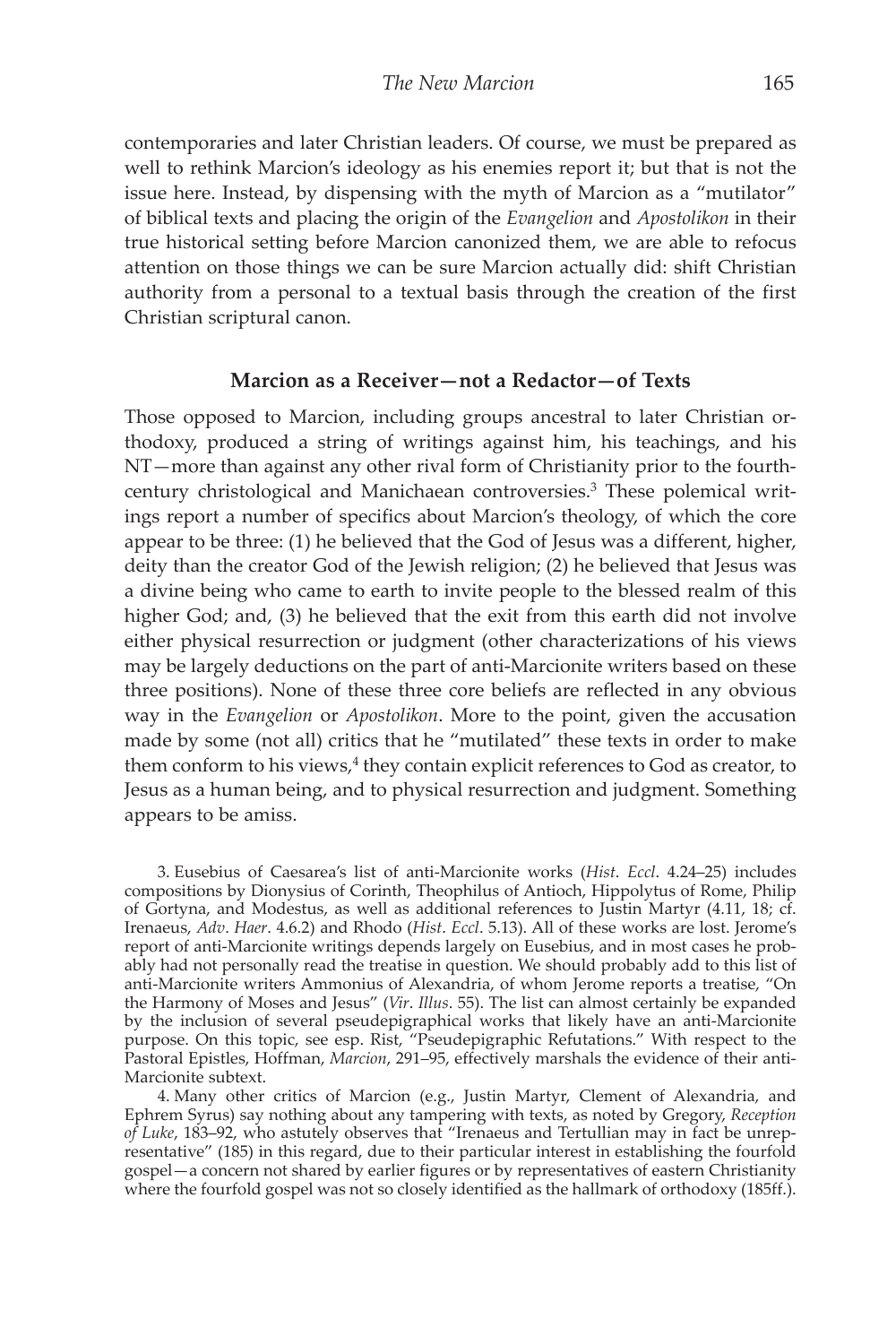Naturally, it was easy within later Christian orthodox discourse to believe that a "heretic" would be capable of editing "scripture" to suit his own views. By definition, those views were in error, and therefore he would have to manipulate his sources in order to get them to support his error. Yet other heretics largely escaped this charge (until the Manichaeans). If this was a polemical false accusation, why was it not used more widely? The answer may be related to just how early a figure Marcion was and his preservation of gospel and epistle texts in a form prior to their second-century standardization. Tertullian, writing three generations after Marcion, assumed that he had taken an already existing set of Christian scriptures, matching the set in use in Tertullian's community, and had rejected some of them, while retaining only those suited to his heresy. But we are able to recognize immediately the anachronism in Tertullian's assumption, which wrongfully superimposes the state of the Christian scriptures in his own time onto Marcion's.<sup>5</sup>

Take Marcion's *Apostolikon*, for instance. Having assumed that the thirteen epistles of Paul accepted in his own community had already been established as "scripture" in the time of Marcion, Tertullian naturally concluded that Marcion had deliberately omitted Paul's Pastoral Letters (1 Timothy, 2 Timothy, Titus). But we now know that Marcion's Pauline collection contained the same ten letters circulating among many non-Marcionite churches of his time, without the Pastorals, whose earliest certain citation occurs only a generation or two after Marcion. On the other hand, Tertullian made no comment on the order of letters in the *Apostolikon*, because he wrote at a time when no fixed order for them had been set (outside of the Marcionite community) that would serve as a point of contrast. By the time of Epiphanius, however, Paul's epistles had come to have a standard order (from longest to shortest), and with it came a new point of contrast to be read back anachronistically into Marcion's supposed motives for "rearranging" them. Modern researchers have followed Epiphanius ever since in suspicions about Marcion's motives for giving priority to Galatians in the *Apostolikon*. This priority of Galatians, however, now has been shown to have occurred also in the ten-letter Pauline collection circulating among non-Marcionite Christians in Syria, undercutting the assumption that Marcion was responsible for it.

Marcion's opponents, including Irenaeus, Tertullian, and Epiphanius, likewise assumed that their communities' manuscripts of Luke and Paul's epistles preserved the "original" text, and any difference found in Marcionite manuscripts was due to Marcionite duplicity. They noted, for example, that Marcion's *Evangelion* was shorter than the Gospel of Luke, to which it had an obvious

<sup>5.</sup> It is one of the weaknesses of Harnack's study that he follows Tertullian's presumptions, at least as far as a pre-Marcionite four-gospel canon is concerned. Campenhausen criticizes Harnack's mistake and notes that John Knox had already effectively corrected it (Campenhausen, *Formation*, 149 n. 6; see also the extensive n. 40 on 156–59).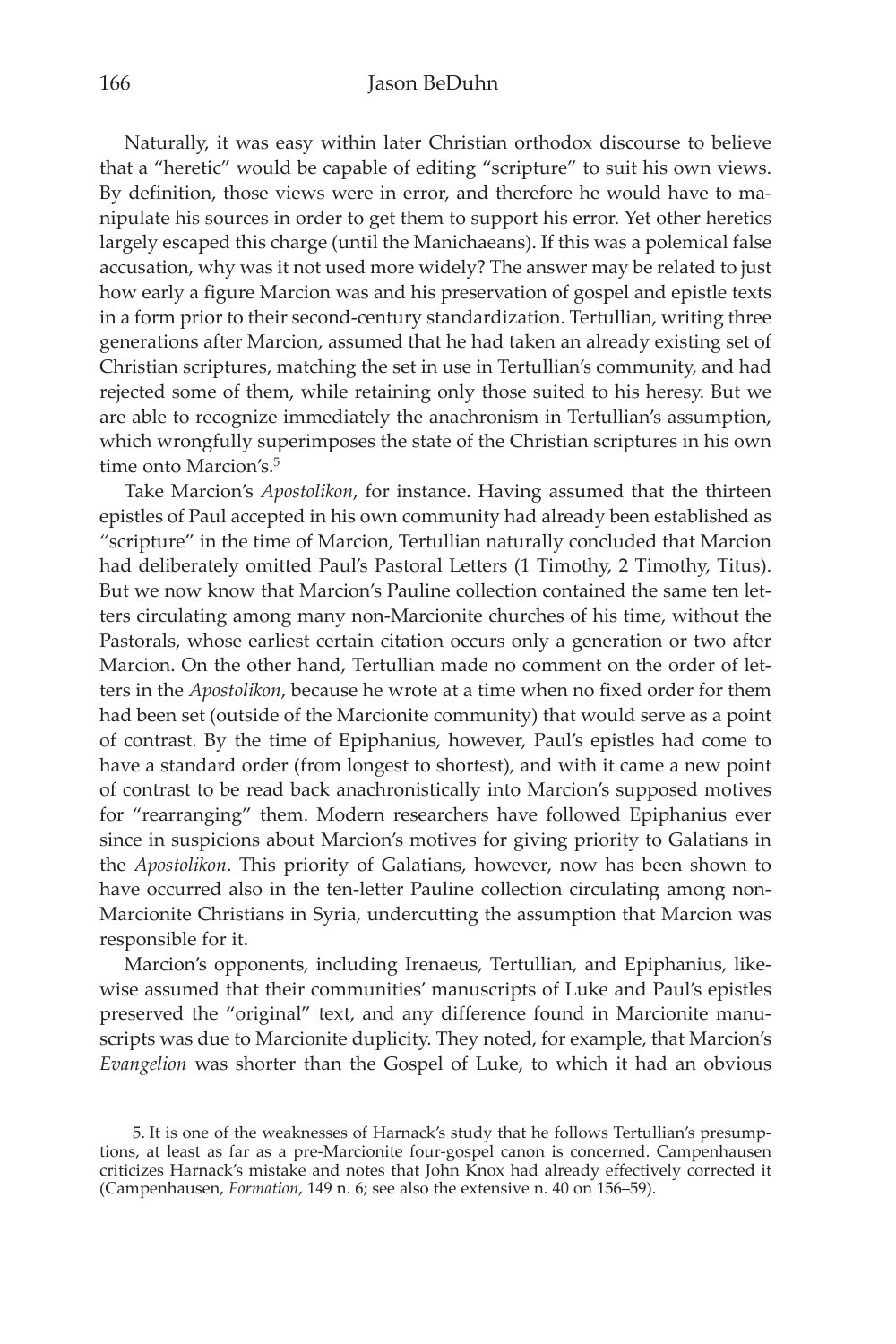literary relationship, and accused him in the words of Irenaeus of "removing all that is written [in Luke] respecting the generation of the Lord, and setting aside a great deal of the teaching of the Lord, in which the Lord is recorded as most clearly confessing that the maker of this universe is his Father."6 Tertullian and Epiphanius were honest enough to admit that what Irenaeus claimed was not altogether true: despite the fact that Marcion's texts were shorter, they still contained many passages that contradicted Marcion's views.7 That fact did not cause them to rethink the accusation, however; they merely concluded that Marcion had been inept in his efforts to purge the catholic text of its confirmation of orthodox views. At the same time, Tertullian and Epiphanius often labored to explain why a passage had been omitted (e.g., the Good Samaritan story), when it did not seem to have any consequence for or against Marcion's views.

The mistake made by Harnack and other modern researchers has been to take Tertullian's and Epiphanius' guesswork as informed. The hypothetical nature of their comments makes it clear, however, that they had not a single word from Marcion about his supposed editorial decisions—no comment at all about "omitted" passages, and only theological interpretation and application of the "retained" content. Modern scholarship has been laboring under the vain illusion that Tertullian and Epiphanius might know things about Marcion's editorial principles that we cannot know directly, because they had access to Marcion's original writings. Whatever Marcion wrote—in the *Antitheses*, for example—apparently did not include anything about choosing or redacting texts. None of our sources quote words of Marcion where he actually claims to have "corrected" or "restored" an original text from a "corrupted" version. A passage highlighted by Harnack, where Marcion is paraphrased referring to an "interpolation" at the hands of "pseudo-apostles," does not refer to texts at all but to the "gospel" as the Christian *kerygma*, which Marcion found to be ideologically compromised with Judaism in the practice of the Roman Christian community, where everything was being interpreted in the context of deep engagement with the Jewish scriptures: "that gospel … that Marcion by his *Antitheses* accuses of having been falsified (*interpolatum*) by the upholders of Judaism with a view to its being so combined in one body with the law and prophets that they might also pretend that Christ had that origin."8 It is Tertullian himself who anachronistically reframes Marcion's comments by taking them as referring to a gospel text, which he merely hypothesizes to be Luke: "*If* that gospel which among us is ascribed to Luke is the same (gospel) that Marcion accuses

<sup>6.</sup> Irenaeus, *Adv. Haer*. 1.27.2.

<sup>7.</sup> Irenaeus did observe generally how little Marcion's texts supported his positions (*Adv. Haer.* 1.27.4).

<sup>8.</sup> *id evangelium … quod Marcion per* Antitheses *suas arguit ut interpolatum a protectoribus Iudaismi ad concorporationem legis et prophetarum* (*Adv. Marc*. 4.4.1–5, Evans translation).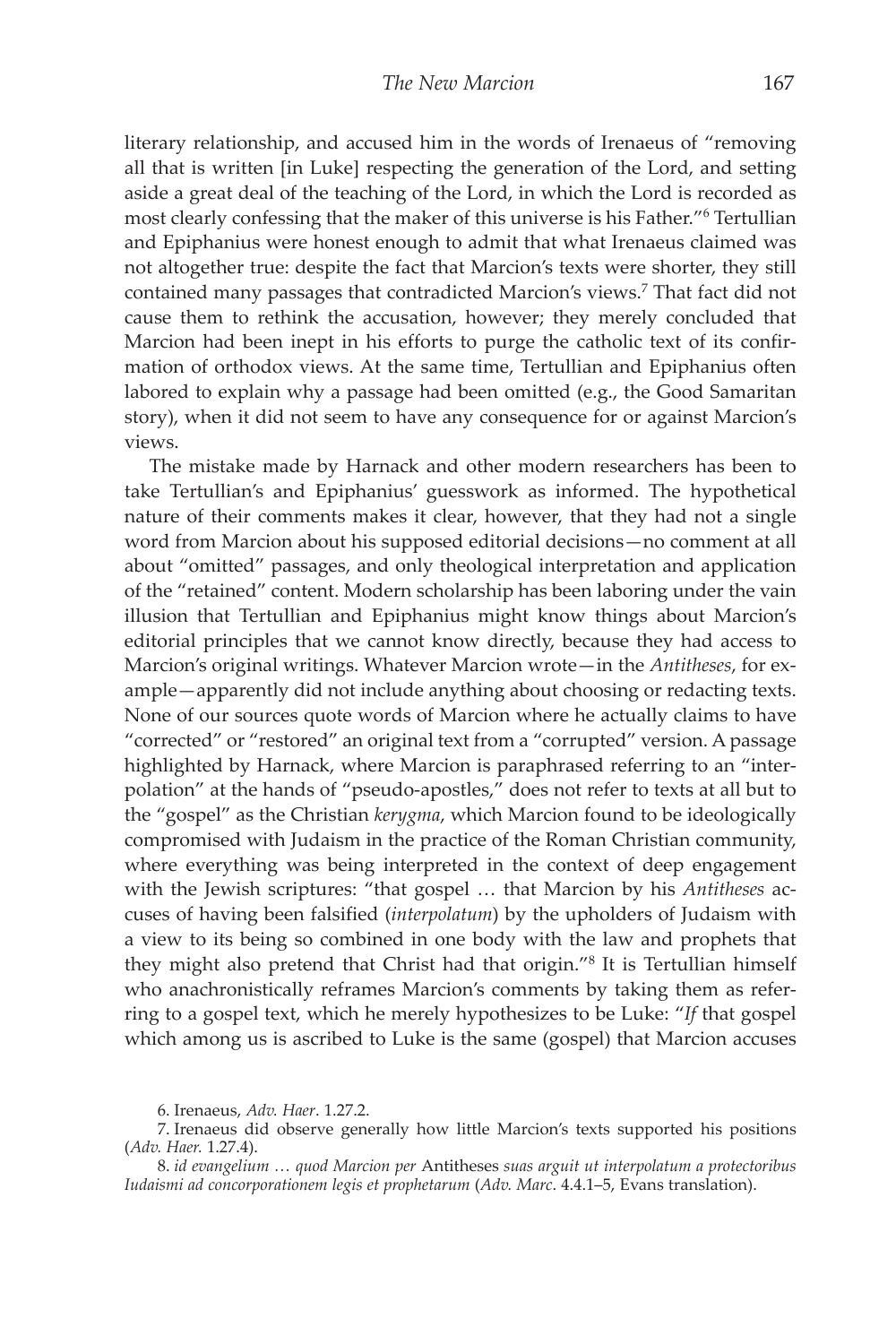in his *Antitheses* …" Clearly, then, Marcion did not name Luke in his work, nor in any way identify it by a specific comparison of textual content. Otherwise, Tertullian would not be forced to hypothesize. Yet a surprising number of modern researchers, beginning with Harnack, treat Tertullian's guesswork as fact, and suppose that Marcion had indeed commented on interpolated gospel texts that he restored to ideological purity by his editorial work.<sup>9</sup>

Despite a number of questioning voices going back to the very beginning of modern critical study of the Bible, most have simply accepted the polemical claim that Marcion edited out portions of the texts he received. When it comes to the evidence contrary to this claim, modern commentators have either embraced Tertullian's answers—that Marcion was an incompetent editor or cleverly left in passages contrary to his views to allay suspicions that he had tampered with the text—or have worked to come up with ideological motivations for Marcion's editorial decisions that went unrecognized by Tertullian and others. The common supposition has been that the polemical testimony to Marcion's editorial activity is basically reliable, and fundamental, and everything else is to be explained in accord with it. Few researchers seem to have considered the fact that writers such as Tertullian were in no position to know the state of texts in or before the time of Marcion, nor did they have any independent information that would have told them whether Marcion's or their versions of these writings were the earlier one.<sup>10</sup> Even Tertullian himself acknowledged that he could not actually prove the priority of his community's versions of the texts over Marcion's. For his part, Harnack too was forced to admit that, "No definite statements by Marcion exist concerning the grounds for proceeding as he does in his critique of individual passages from the Gospel or Apostle."11

9. Harnack's assertion that "Never and nowhere has M[arcion] asserted that he *discovered* anew the unfalsified gospel in an exemplar, but always only that he has *restored* it *again*" (Harnack, *Marcion*, 250, with his original italics), can only be characterized as a figment of Harnack's imagination. The use of "always" suggests a plurality of passages where Marcion asserts such a restoration, but in fact Harnack has in mind only the single passage from Tertullian discussed here. Moreover, in quoting the passage he leaves off the conditional "if" (*si*), and quotes Tertullian's words selectively as "the Gospel, said to be Luke's which is current amongst us … , Marcion argues in his *Antitheses* was *interpolated by the defenders of Judaism*, for the purpose of a conglomeration with it of the law and the prophets" (Harnack, *Marcion*, 41 n. 4, trans. Steely and Bierm, 149 n. 6). This is scarcely a creditable way to use historical sources.

10. Already noted by researchers in the mid-nineteenth century, the same point has been made in more recent times by Robbins, "Socio-Rhetorical Look," 92; and Gregory, *Reception of Luke*, who hypothesizes that "the tradition of Marcion as a mutilator of Scripture arose only later because Irenaeus and Tertullian assumed that Marcion must have received his copy of *Luke* in the same form that they received theirs and, consequently, that he had reduced his to suit his own purposes" (p. 295; cf. his full discussion of the issues in 173–96). Joseph Tyson similarly has stressed the anachronistic and heresiological assumptions governing the viewpoint of our sources that makes their testimony on this question meritless (Tyson, *Marcion and Luke-Acts*, 39).

11. Harnack, *Marcion*, 64 n. 1, trans. Steely and Bierm, 150 n. 19; English slightly corrected according to Harnack's original German.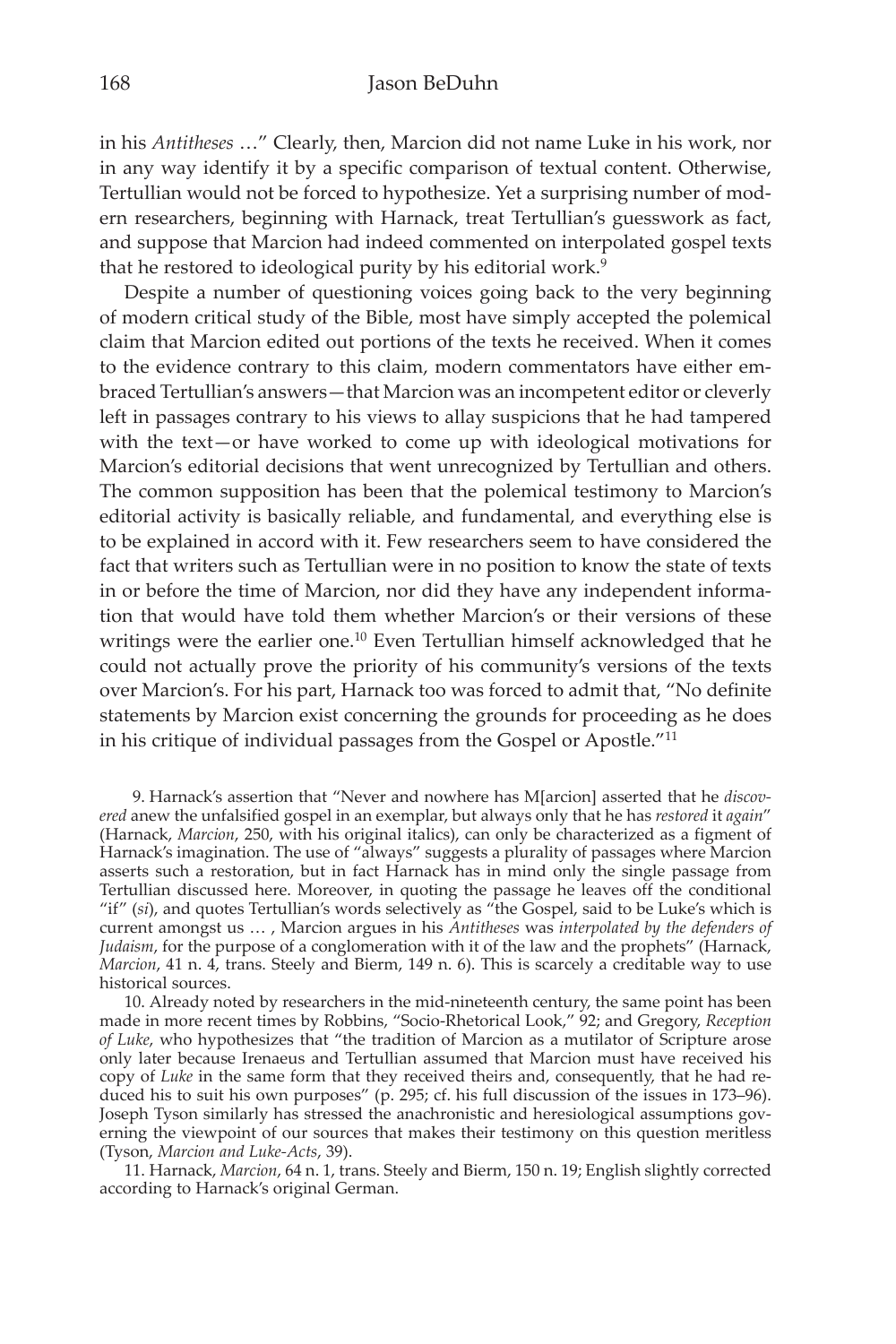There is nothing inherently implausible about the idea that Marcion could have edited his scriptural texts to make them more representative of what he valued and considered important. In fact, he lived at a time when gospels were still being actively composed, often by reworking, merging, and elaborating on earlier gospels. The problem with attributing this sort of authorship to Marcion comes from an examination of the *Evangelion* and *Apostolikon* themselves, which simply do not show themselves to be texts carefully tailored to Marcionite positions.

In the *Evangelion*, for instance, only one God is mentioned, and nothing is said of a distinct demiurge responsible for this world, as found in Marcionite belief. Moreover, God plays a direct role in managing the earth: he feeds the ravens  $(12:24)^{12}$  and clothes the grass  $(12:28)$  gratuitously, and so can be relied upon to feed and clothe human beings, too. He knows people's mundane needs and will supply them without being asked (12:29–31). Jesus discusses the resurrection from the dead (20:35), and his own resurrection has a physical character (24:39, 41–42), in contrast to Marcionite rejection of the idea of physical resurrection. Jesus repeatedly presumes a judgment to which people will be subject (6:24–25; 11:4; 12:5; 12:8–10; 12:47–48; 13:27–28; 16:22ff.; 17:2; 21:34–35; 22:22), even though the Marcionites refused to associate God or Jesus with any sort of judgment. In apparent disjunction with Marcionite ideology, Jesus advocates or affirms Torah law repeatedly (5:14; 10:26–28; 16:19ff.; 17:14; 18:20–22). When Jesus and his followers violate Torah law, such as Sabbath restrictions, it is not presented as a denial of the validity of such restrictions, but as a qualification of them supported by precedent from elsewhere in Jewish scripture (6:3) or by a supervening principle (6:9) in typical rabbinic fashion. Jesus also observes Passover (22:8; 22:15) and speaks positively of "the prophets" (6:23; 11:47–48). He refers to John the Baptist (although his baptism of Jesus is not reported) as "a prophet and more than a prophet" (7:26), who explicitly fulfills the prophecy in Mal 3:1 (7:27), and whose authority implicitly derives from the same sources as Jesus' (20:3–8), an idea sharply at odds with Marcionite views. Jesus cites David's actions (6:3) and words (20:42) as authoritative, and Elisha likewise serves as an exemplar (4:27, placed between 17:14a and 17:14b in the *Evangelion*).

Similarly, in the *Apostolikon* Paul directly quotes Jewish scripture authoritatively no less than twenty-five times. The experience of Moses and Israel from Exodus and Numbers, including its identification of Christ with the rock that traveled with them, remains in place (1 Cor 10:1–10). Likewise, Christ is identified as the Passover sacrifice (1 Cor 5:7). God is creator of all things (1 Cor 8:6), fashioner of the human body (1 Cor 12:24) and of animal and plant bodies (1 Cor 15:38). The God of Genesis is the same God who shines in the hearts of believers (2 Cor 4:6). There appears to be no alteration of Paul's description of

<sup>12.</sup> The versification of Luke is used to refer to the parallel content of the *Evangelion*.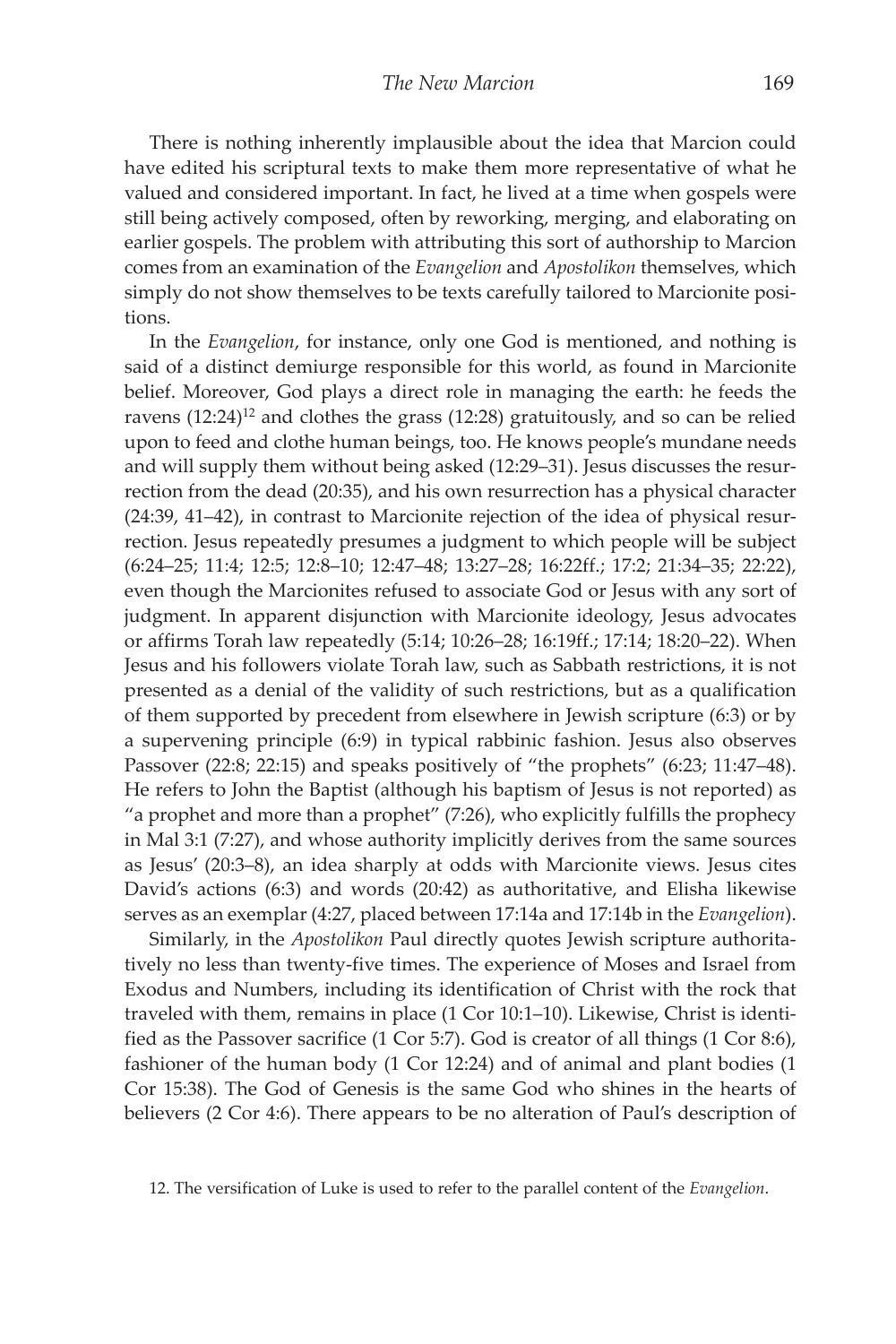his cooperation with the Jerusalem leadership and their partnership in a dual mission to Jews and gentiles in Gal 2:1–10. Believers are true Jews (Rom 2:28–29) and need to join Israel to be reconciled with God (Laod[= Eph] 2:11ff.).The Law is sacred, spiritual, just, *and* good (Rom 6:12–14), and the Ten Commandments are cited twice (Rom 13:19; Laod[= Eph] 6:2).<sup>13</sup> Christ brings retribution (2 Thess 1:8) and God sends error, misleading people so that they might be judged (2 Thess 2:11). If Marcion did edit these texts but found nothing problematic in such themes, perhaps we have been misinformed about his views. On the other hand, if his views have been reported more or less accurately, then clearly he did not edit these texts in light of them.

What exactly is missing from the *Evangelion* relative to Luke and the *Apostolikon* relative to the catholic version of Paul's letters? What makes the shorter versions of these texts found in Marcion's canon different? The *Evangelion* contained no birth story—a tendentious edit in favor of Marcion's high christology? One can scarcely assume so, given that two of the four canonical gospels likewise lack birth stories. It also lacked Jesus' baptismal encounter with John, his reading from Isaiah in the synagogue, some of the more developed stories Jesus tells (such as the Good Samaritan and Prodigal Son), and several other short passages. But no clear or consistent ideological element connects the missing passages, and arguably no concept found within them is omitted in what remains in the *Evangelion*. We see in the latter, as in Luke, the same interest in women, concern for the lower classes, and radical ethic. In the *Apostolikon*, Marcion's text lacked the bulk of Romans 9–11 and all of 15–16, and a few shorter passages, some (not all) of the discussion about Abraham in Galatians, as well as a brief set of clauses from Colossians. On its own, the omission of Romans 9–11 could be interpreted in light of Marcion's views, but the other absent passages fail to sustain this impression, and do not distinguish themselves ideologically from content that remains.

The differences in Marcion's texts, however, quite often correspond with passages where modern scholarship has either proposed a possible secondary addition to the canonical text or found rather striking aporias in the sense. Researchers have identified the passages as problematic in some way or otherwise distinct from their context, quite apart from any consideration of the evidence of Marcion. Luke's birth narrative shows some continuity of themes with the rest of the gospel, but is written in a very different style, with an anomalous degree of literary dependence on the Septuagint, and has long been suspected of being a late addition to the gospel. Paul's discussion of the Jewish people in Romans 9–11 has struck many as a separate set piece appended to an argument essentially completed in Romans 8. Examples such as these suggest that the dif-

<sup>13.</sup> The abbreviation Laod refers to the Epistle to the Laodiceans, by which name Marcion knew the epistle found in modern New Testaments as the Epistle to the Ephesians.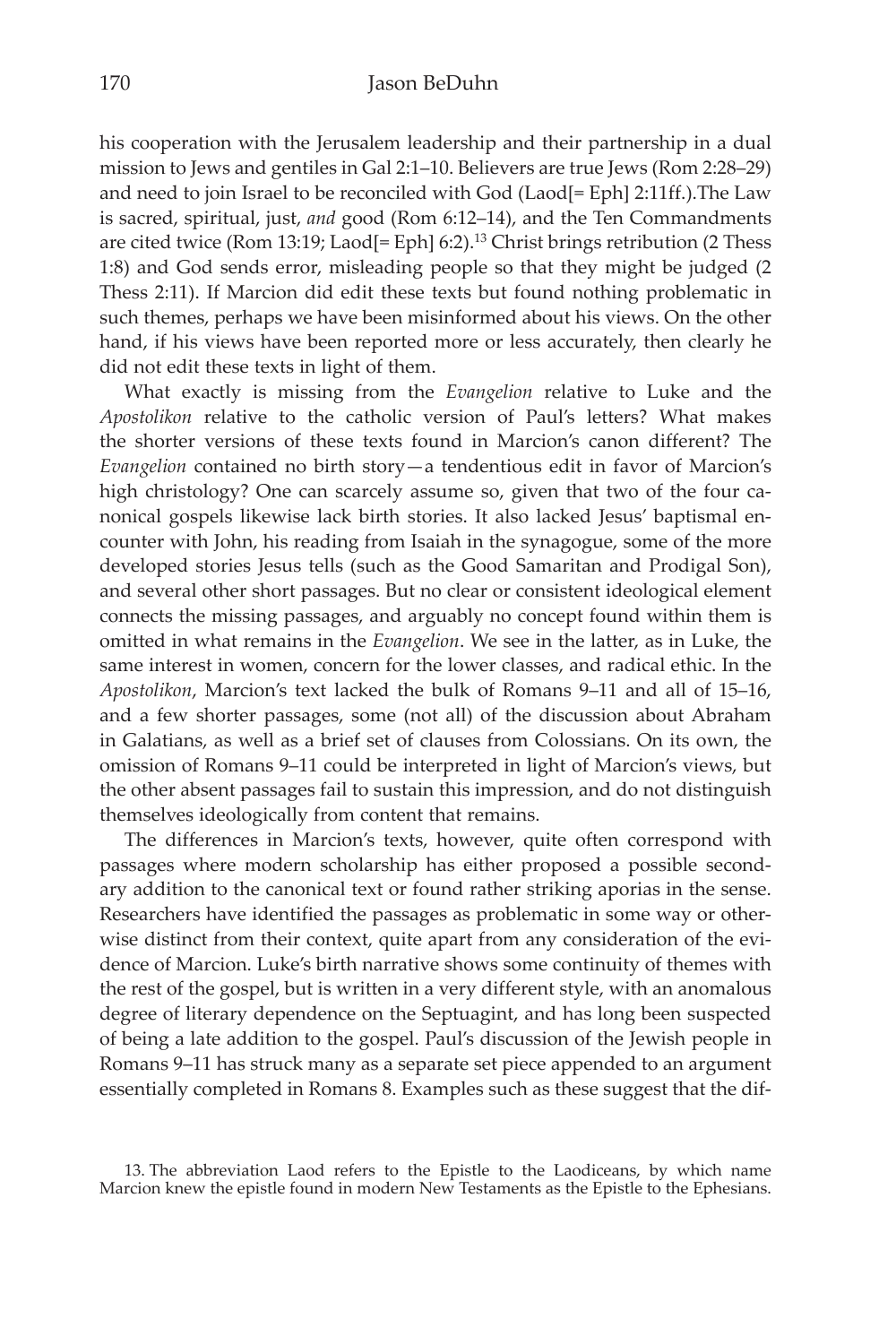ferences between Marcion's version of the texts and those found in today's NT have their explanation in ideologically neutral literary development occurring in early Christianity, as gospel texts were revised and expanded with additions and the familiar letters of Paul were assembled from various epistolary selections and fragments.

Why not press on, then, to argue that Marcion preserves more original versions of these texts and that the catholic texts of Luke and Paul represent second-century ideological, anti-Marcionite redactions? There are two reasons why I do not think we can do this, one general and the other based upon very specific details in the texts.

The general objection is the problem why the supposed additions to Luke and Paul are not more clearly anti-Marcionite in character. Since other pseudonymous writings of the period, while avoiding anachronistically naming Marcion, direct more or less transparent attacks upon him, why would a midsecond-century redaction of Luke and Paul not similarly offer prophetic criticism of future heretics who will deny that God is the creator or that Christ had a physical resurrection? It is true that adding more quotes of the OT, a birth narrative, and certain details to the resurrection narrative may subtly work in this direction. But subtlety was not a hallmark of most second-century Christian literature. The catholic versions have relatively more material that would make sense primarily to a readership steeped in the Jewish religion than do Marcion's versions, and that is all we can really say.

The second argument has to do with the problem of harmonizations in the text of the *Evangelion* and Luke. By using Marcion's text for comparison, we are able to identify a number of passages where the text of Luke has been conformed to that of Matthew, while the text of the *Evangelion* shows greater independence. Since the historical trend is for independent readings to precede harmonized ones, this evidence would support the idea that Luke represents a later edition of the *Evangelion*. However, there are also a number of passages where the reverse is true, where it is the wording of the *Evangelion*, not that of Luke, that appears to be brought into harmony with the wording of Matthew.<sup>14</sup> Once we have ruled out likely misquotation by our sources (by comparison with how they quote the same passage elsewhere), it is impossible to account for Luke not sharing these harmonized readings if it were based on the *Evangelion*, which already contained them.15 It seems, therefore, that Luke and the *Evangelion* were subjected to separate and independent harmonizing textual influence, which would mean, as John Knox surmised, that the derivation of

<sup>14.</sup> Harnack enumerated thirty-four harmonizations to Matthew and Mark in the *Evangelion* not found in witnesses to Luke. Wilshire, "Canonical Luke," 252–53, lists thirtytwo.

<sup>15.</sup> This problem is highlighted in Wilshire, "Canonical Luke."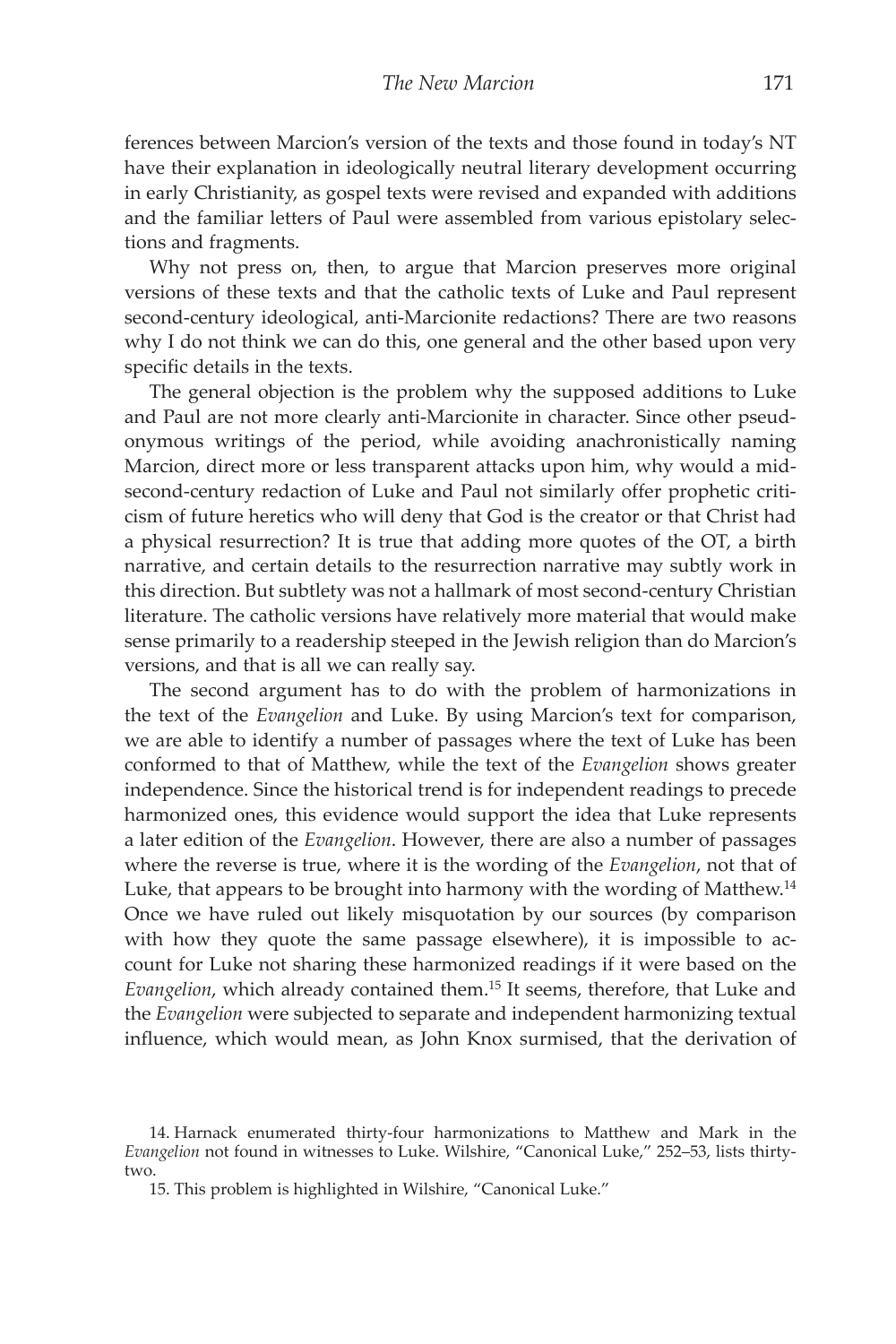either text directly from the other seems to be ruled out on strictly text-critical grounds.16 They must represent the end products of two lines of transmission going back to a common foundation.

Already in 1783, Johann Salomo Semler made such a proposal, that both the *Evangelion* and Luke go back independently to a common proto-Luke.17 Semler put forward the intriguing suggestion that the version that Marcion adopted as the *Evangelion* arose in the context of the gentile mission and that its relatively lesser Judaic material compared to Luke finds its explanation within the context of this intended audience. The lack of clear ideological differences between the two recensions, or any clear agenda of "correction" from one to the other, suggests that some such pragmatic cause, rather than an ideological one, explains the co-existence of two versions of the gospel. It is a bad habit of the historical study of Christianity to imagine that everything in the development of distinct varieties of Christianity was ideologically driven. Issues of practice or even ethnic and cultural differences played a role in initiating divergent forms of Christianity. A pragmatic differentiation of the gospel text into two versions, intended for audiences with different cultural backgrounds and locations, could subsequently have consequences in the development of disparate ideologies. In this scenario, the *Evangelion* helps to explain the background and basis of Marcion's views, rather than representing an outcome of them.

Of course, there are many passages in the *Evangelion* and *Apostolikon* that either explicitly support Marcionite views and practices or can be read in their favor with a little exegetical imagination—all of which also appear in the catholic versions of Luke and Paul's epistles. Here is where I think there is still much to be done to free our readings of early Christian literature from the eisegetical burden of later orthodoxies. Marcion could with justice point to various elements of the Jesus traditions and the writings of Paul that favored his positions over those of his rivals in the battle over the Christian movement. Each side was reading the texts selectively, highlighting certain elements and subordinating or eliding others in light of their respective dominant oral traditions.

Marcion himself may have been merely a capable organizer of a wing of the Christian movement in existence before him and around him, and that would best explain his rapid success. He may have been the product of a gentile Christianity already separated to a large degree from its Jewish roots, rather than an innovator in that direction. Or should we rather think that Paul's ef-

16. Knox, *Marcion and the New Testament*, 156. Yet Knox suggests that the *Evangelion*'s apparent harmonizations to Matthew and Mark might not be harmonizations at all, but might reflect an original text more closely dependent on the common Synoptic tradition, while Luke represents a text worked over literarily, polished and rephrased in a way that de-harmonized it, so to speak (156 n. 42).

17. Semler, *Neuer Versuch*, 162–63. A modification of this hypothesis, retaining the notion of some editorial activity by Marcion on a proto-gospel from which Luke also derives, is found in Knox, *Marcion and the New Testament*; Gregory, *Reception of Luke*, 193–96.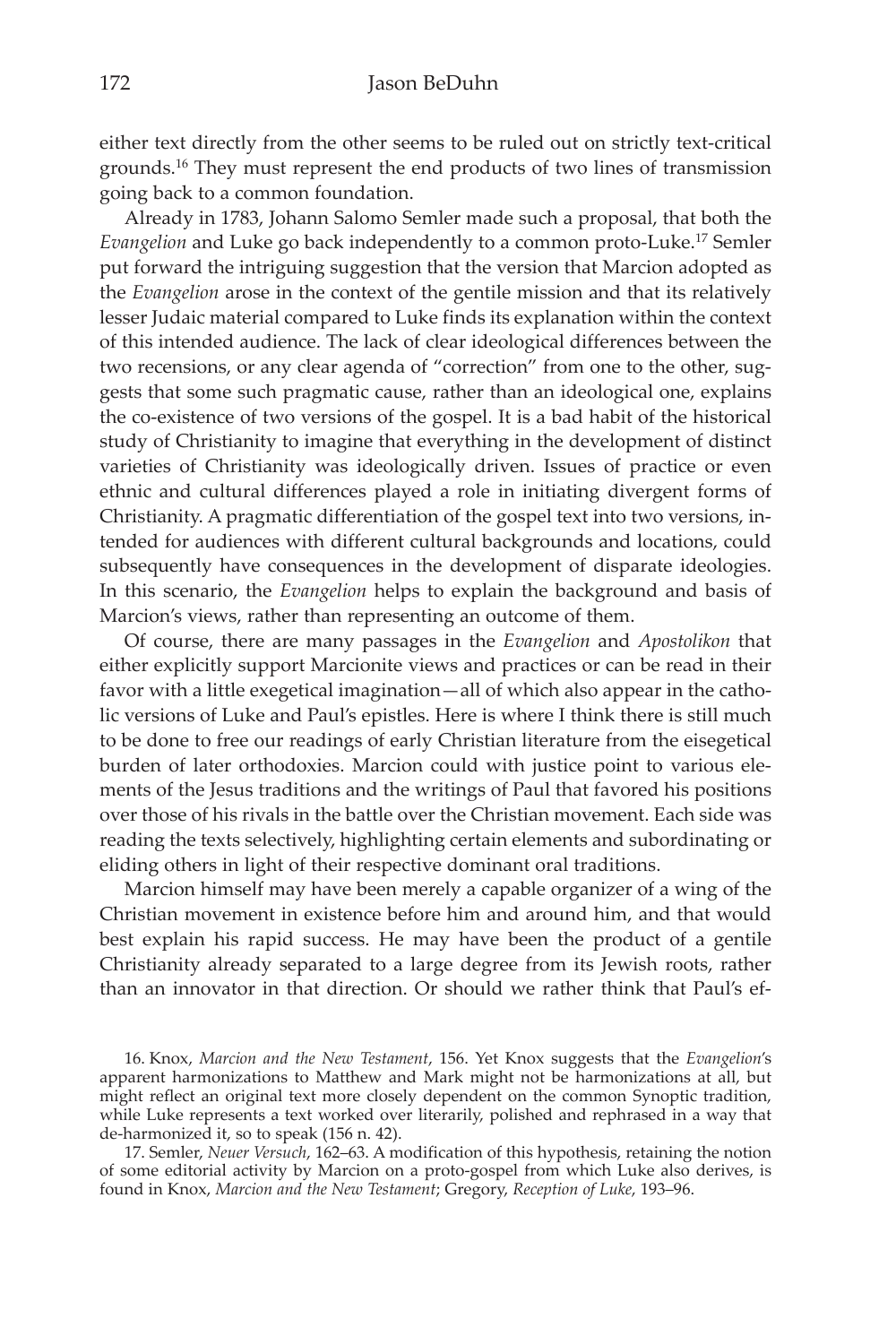fort to sharply separate and insulate his gentile communities from the influence of Jewish-Christian apostles had failed utterly and that Paul's legacy had been all but forgotten until Marcion revived its fortunes? I think not. Just as a comparison of Luke and the *Evangelion* suggests that the latter had a prehistory before Marcion, so the evidence regarding the letters of Paul in relation to the *Apostolikon* points to a pre-Marcionite interest in assembling a corpus of Paul's writings that Marcion inherited rather than created. These literary resources apparently originated and had readers among gentile Christians who took seriously the words of Jesus that "the Law and Prophets were only until John" and Paul's insistence that "Christ is the end of the Law." But the theological and metaphysical setting of such ideas awaited a systematizer like Marcion, just as other Christian communities awaited alternatively a Valentinus or an Origen. Meanwhile, such texts as they had on hand played a secondary role relative to a dominant—and considerably fluid—oral tradition. Marcion set out to change that.

### **Marcion as a Canonizer of Text(s)**

It has long been understood that Marcion resolved certain ambiguities he found in Christianity through the bold polarities of his theology. But it remains underappreciated just how much the authority he placed in texts subverted all prior expectations of the Christian movement. Nothing necessitates that a religion, founded by individuals and spread through personal contacts, develop a written sacred literature or that such a literature assume an authority superior in theory to any living voice of the faith. In past ages where illiteracy predominated, a written codification of a religious community's faith would have remained directly accessible to few, and treated by the rest more as a symbol and reference point for the tradition rather than something they regularly consulted. The earliest Christians lived in an oral society that only flirted with literacy, and transmitted the teachings of Jesus and the exemplary stories about him primarily by word of mouth. The written word entered their world only sporadically, and even then only as a script to be read aloud. There were always a small number of more literate followers of Jesus who sought to put his ideas into conversation with textual traditions, but they could hardly be representative of the spirit of the larger movement.

Its fixity and referentiality gives text distinct advantages in shaping our perception of the time and place from which it comes, with the result that the writer, however idiosyncratic in his or her own time, wins out historically over the now silenced voices of illiterate contemporaries. The study of early Christianity continues to suffer from this bias towards text, because that is literally all we have. But our conceptualization of what early Christianity was like needs to compensate for it by comparison to other religious clubs and associations of the Roman world. Against this comparative background, the conscious,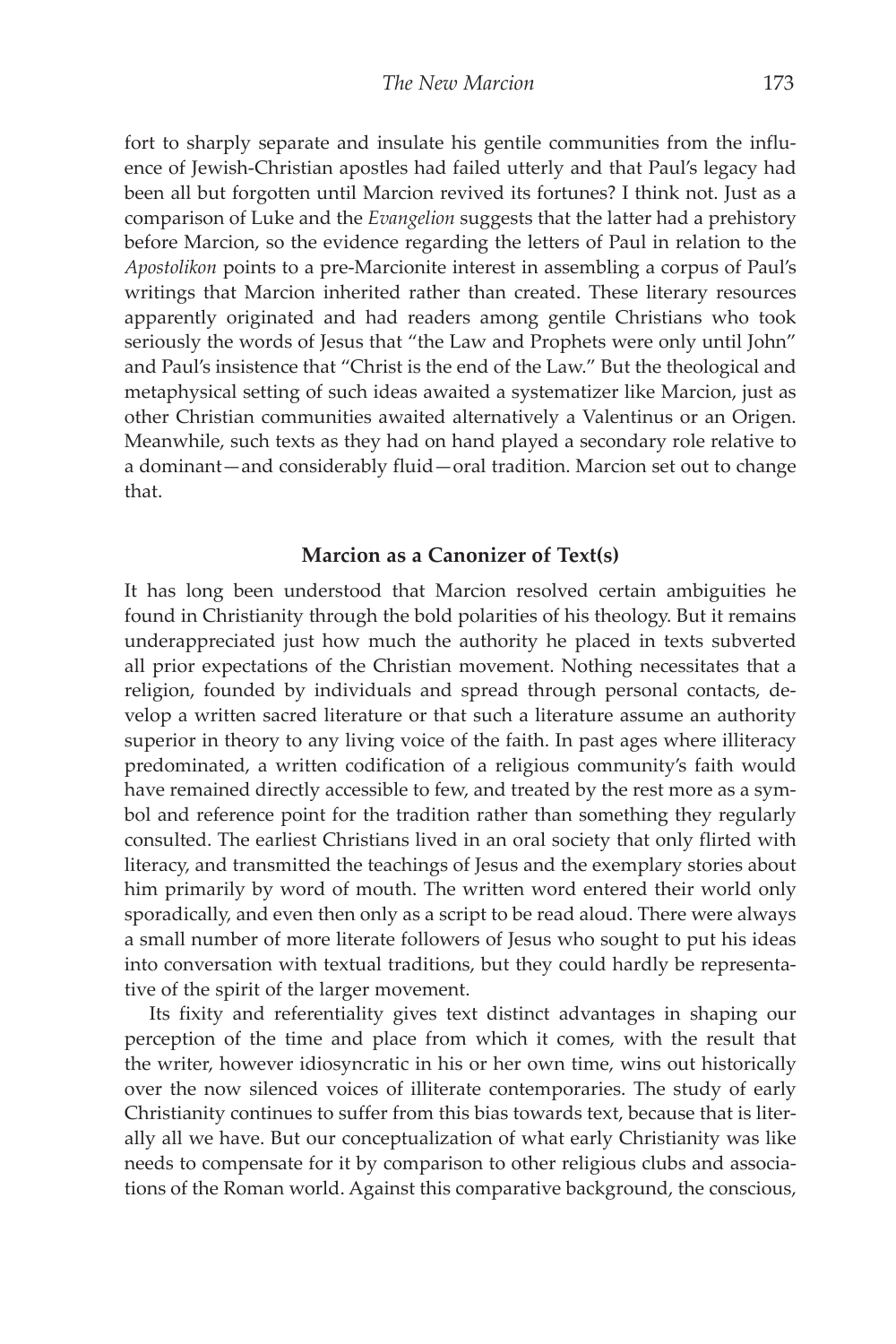deliberate adoption of text as a defining feature of a religious community marks an atypical, dramatic transition in the shape of belief and the character of authority over it.

One window into the predominantly oral form taken by authoritative traditions in earliest Christianity can be obtained, ironically enough, from the texts produced by other Christians roughly contemporary with Marcion's own lifetime. When those writings make reference to the teachings of Jesus, "the custom is to refer not to documents" but to free-standing sayings known and remembered in the community, "applied rather than quoted, in the strict sense of that word; and never are they explained or 'expounded' in their fixed form like a sacred text."18 No distinction is made between sayings now known from gospel texts and so-called *agrapha*, free-floating sayings of Jesus in the oral tradition. Writers such as Barnabas, Clement of Rome, Ignatius, Justin Martyr, and Polycarp certainly know of the existence of Christian texts, but it is of no interest to them to cite these texts as sources of authority. Papias is the earliest writer to explicitly comment on individual gospel texts, but he does so to critique them as limited, incomplete, and ambiguous compared to the full riches of the oral tradition.

In the face of strong disagreement over the Christian message to be distilled from such fluid oral resources, Marcion can be understood to have sought to codify and secure an authoritative body of knowledge in a written form that would serve as a reliable touchstone of faith. Thus, Marcion could have taken the step to form a distinctively Christian canon, in the words of Helmut Koester, as a "conscious protest against the still undefined and mostly oral traditions to which the churches of his day referred as their dominical and apostolic authority."19

Marcion lived at a time when the ambiguities of the Christian relationship to an equally emerging "Judaism" were beginning to sort themselves out. Marcion presented himself as safeguarding an original and authentic form of Christian faith against innovations that subordinated its message to the weight of the substantial Jewish tradition, which threatened to claim a kind of "parental rights" over its prodigal religious offspring. Contrary to the image of a Christian movement that headed in a straight line away from its Jewish origins, modern research has increasingly drawn attention to how much Christianity and Judaism "co-evolved" and the degree to which "orthodox" Christianity might even be said to represent a historical "convergence" with Jewish religious views and values, in contrast to other forms of Christianity, such as Marcionite and Manichaean Christianity, where such a convergence never occurred.<sup>20</sup> If Marcion came from a gentile Christian community already substantially sepa-

19. Koester, *Ancient Christian Gospels*, 37.

<sup>18.</sup> Campenhausen, *Formation*, 121.

<sup>20.</sup> See Becker and Reed, *Ways that Never Parted*; Fredriksen, *Augustine and the Jews*.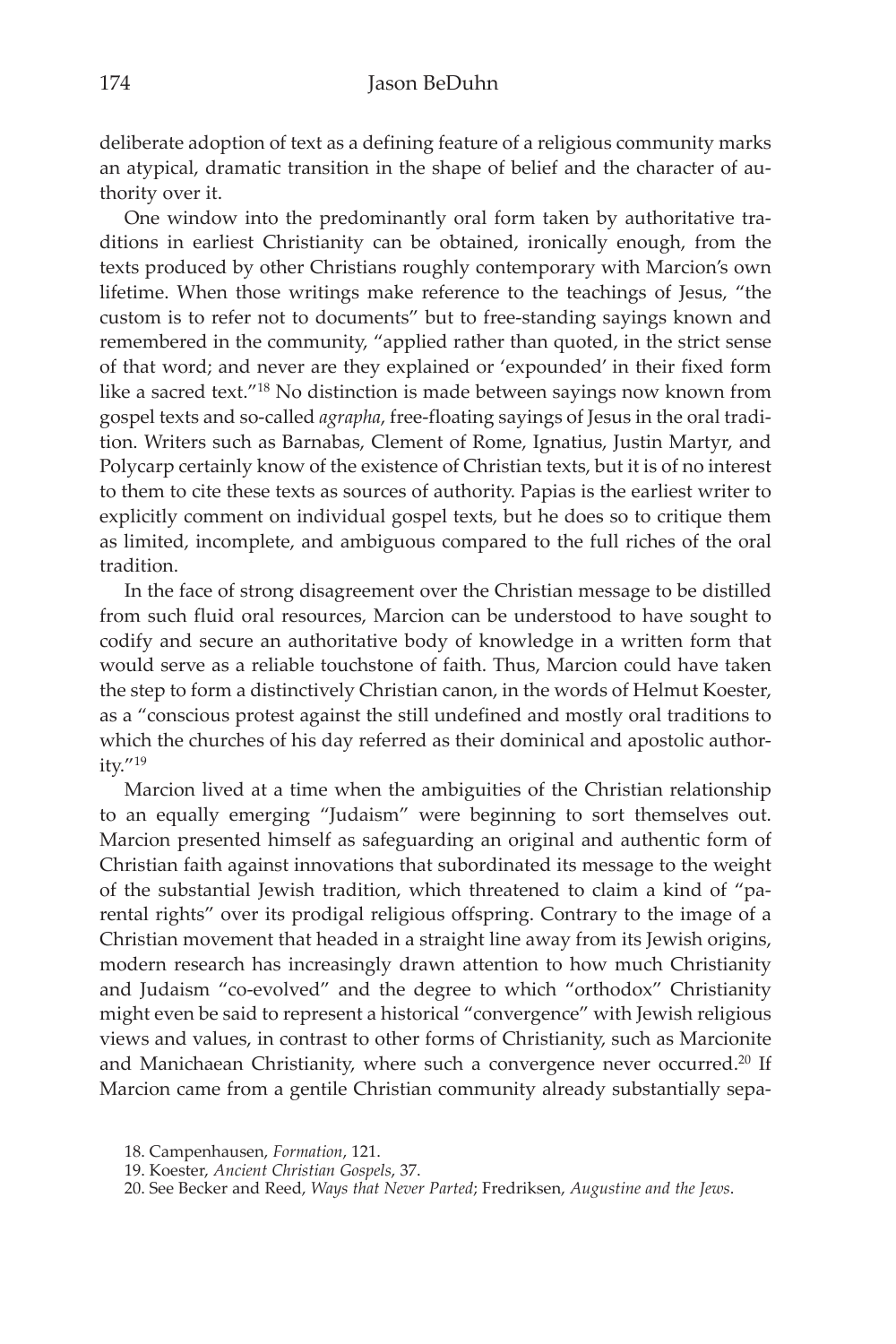rated from a Jewish religious background (such as the one described by Pliny the Younger in Marcion's time and place), he may have understood himself to be anchoring resistance to such a developing convergence, rather than leading a radical break from an existing religious identity. "Hence Marcion is better viewed as a conservative or traditionalist than as an innovator," suggests Harry Gamble,<sup>21</sup> summing up an assessment of Marcion offered by John Barton.<sup>22</sup> Yet this may be an unnecessary either/or. As with contemporary religious leaders who see themselves as "fundamentalists," anchoring a conservative position typically requires innovation—the creation or reformation of what will count as authoritative tradition.

Marcion's scriptural innovation can be understood as a direct consequence of his stance as a conservative or traditionalist over against ongoing developments in Christian doctrine and ethos. In closing a canon, Marcion suddenly and exponentially elevated the status of particular texts, and launched them into an undeniably superior authority relative to any others in a way no one before him had dared to do.<sup>23</sup> That is, he accentuated their place as scripture precisely by including them within a limited canon. In doing so, he set boundaries on what could be used as touchstones in evaluating various positions put forward as "Christian," narrowing the range of permissible variety with the Christian movement. Marcion's shift to text and canon ran closely parallel to a similar development taking place among non-Christian Jews in his time, as the rabbinic movement established its biblical canon and began to cite and comment on it directly. Marcion, likewise, closed the door to further composition of scripture within his Christian community, and initiated the era of the biblical commentary with his *Antitheses*.

By rooting authority in text, Marcion displaced it from the personal and individual. This shift implied that the personal authority of Christian teachers, even Marcion himself, could no longer be self-sufficient, but should be dependent on and subordinated to an impersonal, objectified repository, on the basis of which any claim on the tradition would have to be made and assessed. Marcion's act of canon-making was simply the first of a whole set of subsequent efforts to define Christianity through rival canons. If larger Christianity showed itself reluctant

23. Barton's suggestion that Marcion did not necessarily regard these texts as sacred scripture, but rather "abolished the category of 'Scripture' altogether" (Barton, *Holy Writings*, 40) is poorly grounded on the assumption that Marcion felt free to edit them (which is unproven), and at the same time ignores the many historical examples of a religious leadership simultaneously redacting and sacralizing a text as authoritative. Nevertheless, his suggestion invites further investigation of what status exactly Marcion's canon had for his followers and to which if any of the contemporary Christian views of scripture it approximates. Given the historical and cultural context in which this canon was originally promulgated, they may have viewed it more in terms of the Hellenic "classic" than in those associated with "revelation."

<sup>21.</sup> Gamble, "New Testament Canon," 292.

<sup>22.</sup> Barton, *Holy Writings*, 35–62.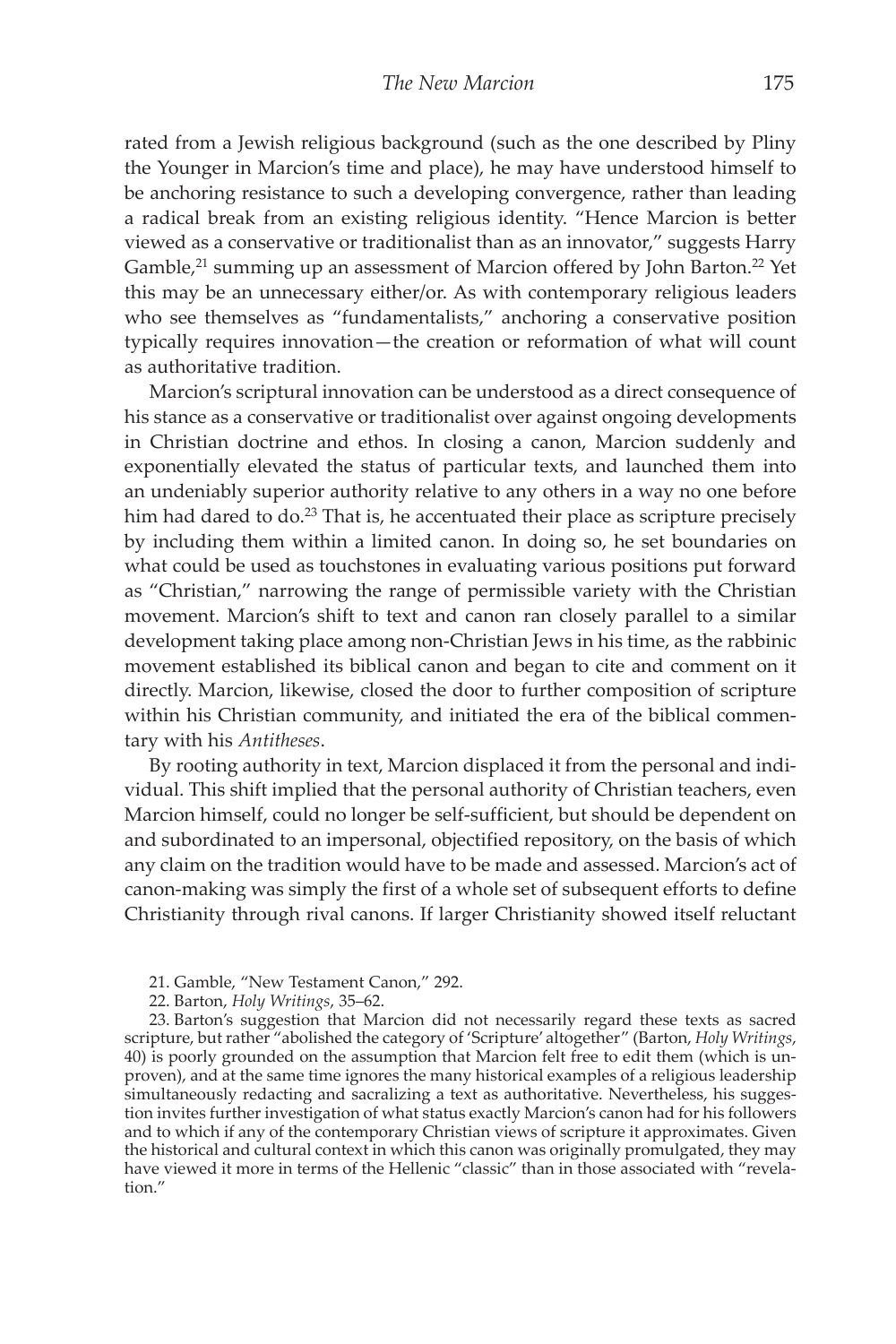and slow to follow Marcion's example, it suggests that many non-Marcionite Christians (for several centuries) preferred a more open-ended exploration of the possible meaning of Christianity, attentive to a greater plurality of voices that were treated as authoritative, if not as decisively so as those settled on by Marcion.

Marcion's decision to name the first volume of his NT *Evangelion* shows him affirming and making explicit Mark's implicit idea that the Christian message needed to be anchored in the life and deeds of Jesus. Others following Mark had written such narratives, but Marcion may have been the first to use the term as the title of a specific textual account of Jesus' life, as Harnack first suggested, $24$ and the more systematic investigation of Helmut Koester supports.25 Before Marcion, the term *evangelion* referred generally to the content of Christian teaching, and indeed free-floating words of Jesus with minimal context seem to have been the preferred resource employed in communicating the Christian *evangelion*. But Marcion fixed on a narrative account of Jesus as best claiming this designation, and he may have intended in this way to safeguard the meaning of Jesus' words and limit their possible interpretation through the specific context in which he supposedly uttered them.

As much as Marcion may have valued the relative fixity and stability of text, the sources on his NT show that it exhibited the same fluidity of text typical of all early Christian literature. More than a hundred years ago, Theodor Zahn noted variant readings between the various reporters of Marcion's texts.26 More recently, John Clabeaux and Ulrich Schmid have sifted these variants in the *Apostolikon* against the quotation habits of our sources, as have David Salter Williams and Dieter Roth in the *Evangelion*, and shown that many of them must have been in the Marcionite manuscripts they had before them.<sup>27</sup> The most interesting of these textual variants involve the evidence of harmonization to Matthew referred to above; in many cases these harmonizations appear to have occurred in some copies of the *Evangelion* and not others. If Marcion had indeed edited the *Evangelion*, or even just used a single exemplar as the master text from which all Marcionite copies were made, we should not see any variation in harmonization to Matthew among the different copies of the *Evangelion*. Since Marcionite copyists would not be familiar with Matthew, all such harmonizations should have occurred before the incorporation of the *Evangelion* into Marcion's NT canon. Therefore, the existence of such variation in harmonized readings in our witnesses to the *Evangelion* suggests that, at the time Marcion

<sup>24.</sup> Harnack, *Marcion,* trans. Steely and Bierm, 24 and 149 n. 3.

<sup>25.</sup> Koester, "From Kerygma to Written Gospels"; Koester, *Ancient Christian Gospels*, 37. Cf. Kelber, *Oral and the Written Gospel*, 144–48.

<sup>26.</sup> Zahn, *Geschichte*, 613.

<sup>27.</sup> Clabeaux, *Lost Edition*; Schmid, *Marcion und sein Apostolos*; Williams, "Reconsidering Marcion's Gospel"; Roth, "Towards a New Reconstruction."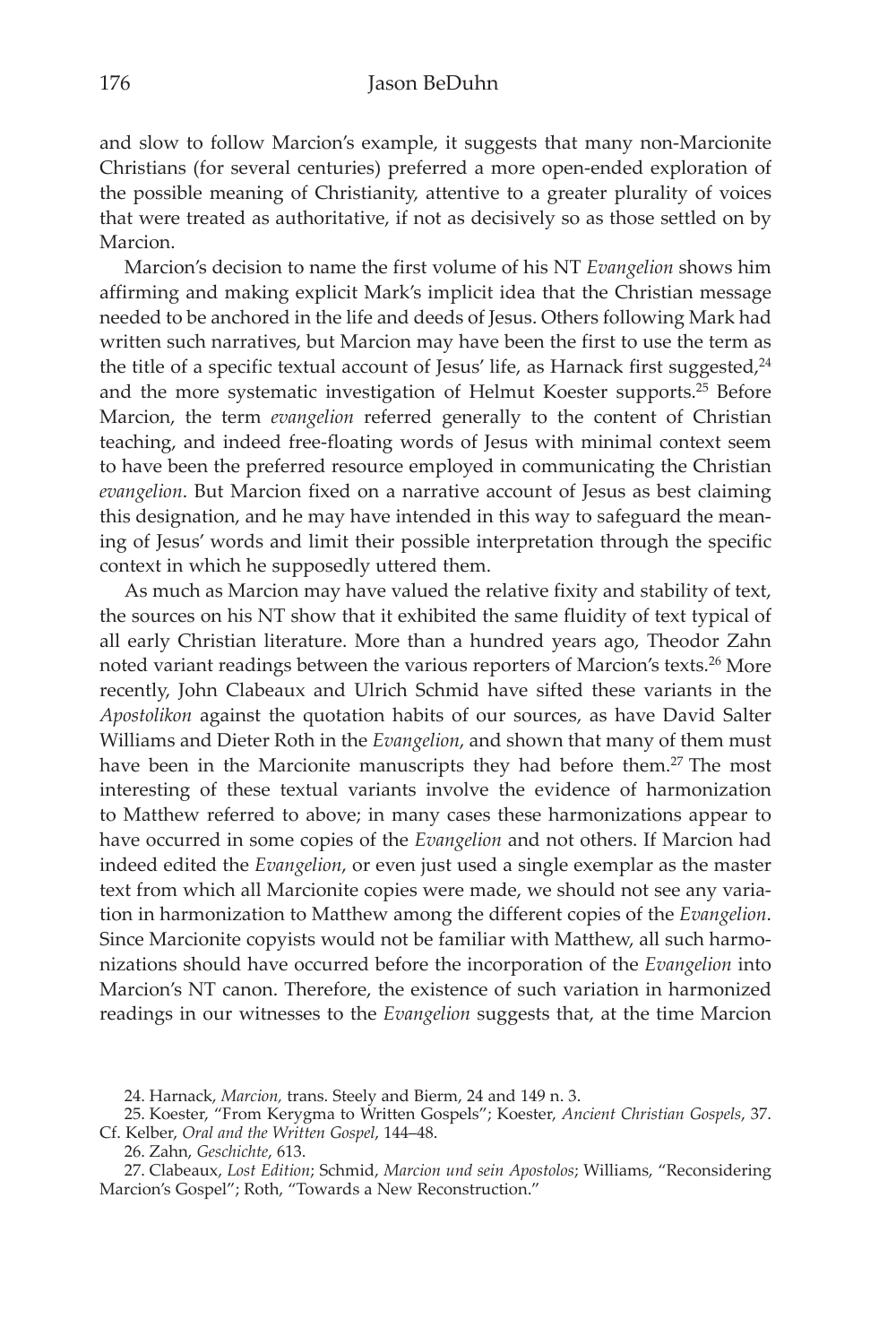canonized it, it existed in multiple copies that in their pre-Marcionite transmission had met with varying degrees of influence from Matthew.<sup>28</sup>

What this means is that even Marcion may not have fully appreciated the implications of the "textual revolution" with its new valuation of the fixed text. He apparently found it sufficient to identify which texts in circulation should be considered authoritative, without carefully monitoring their acquisition and incorporation into canonical sets for use in his communities to be sure that their texts were completely consistent. As a result, multiple copies full of variant readings came into use in Marcionite communities. For all his focus on the merits of stabilizing Christianity in text, Marcion apparently did not fully make the mental shift from the oral to the written gospel and realize the issues regarding the proper fixity of a literary text. It is only when a text has been declared authoritative, and so much rests upon exactly what it says, that the concern arises to establish a fixed form of it.29 As the inventor of a canon, Marcion had not yet been shaped in his own thinking by "canonical" considerations of just how much was at stake in variant readings.<sup>30</sup>

Canonization brought with it a fundamentally new attitude towards the text, opposed to fluidity and further adaptation. In the generation after Marcion, it was still possible for Tatian to re-edit Matthew, Mark, Luke, and John into a new gospel, the *Diatessaron*, and many less successful gospel reworkings date to roughly this period. But the followers of Marcion had already shut the door on this further literary innovation, and by the end of the second century Irenaeus put forth a similar argument against new gospels on behalf of non-Marcionite Christians. These were arguments about the ultimate resort of authority, carried out among a literate elite of Christian leadership. Most believers remained illiterate, but they could appreciate the symbolism and ceremony of their leaders' appeal to a sacred text as a reference point of authority that could not change and that transcended any individual's claim to be the arbiter of Christian truth.

28. Compare Schmid, *Marcion und sein Apostolos*, 15–16, who speaks in general terms of the possibility of textual variants, including even perhaps some of the significant omissions, in the manuscripts on which Marcion based his NT.

30. Much the same happened two centuries later when mainstream Christianity followed suit: the many variants in the existing manuscripts were carried over into the NT collections now given the status of canon. By this time, each text could have existed in hundreds of copies, and the infrastructure simply did not exist to exert textual control on this scale.

## **Works Cited**

Barton, John. *Holy Writings, Sacred Text: The Canon in Early Christianity*. Louisville: Westminster John Knox, 1997.

Becker, Adam H., and Annette Yoshiko Reed. *The Ways that Never Parted: Jews and Christians in Late Antiquity and the Early Middle Ages*. Minneapolis: Fortress, 2007.

<sup>29.</sup> See Chapman, "How the Biblical Canon Began," 49.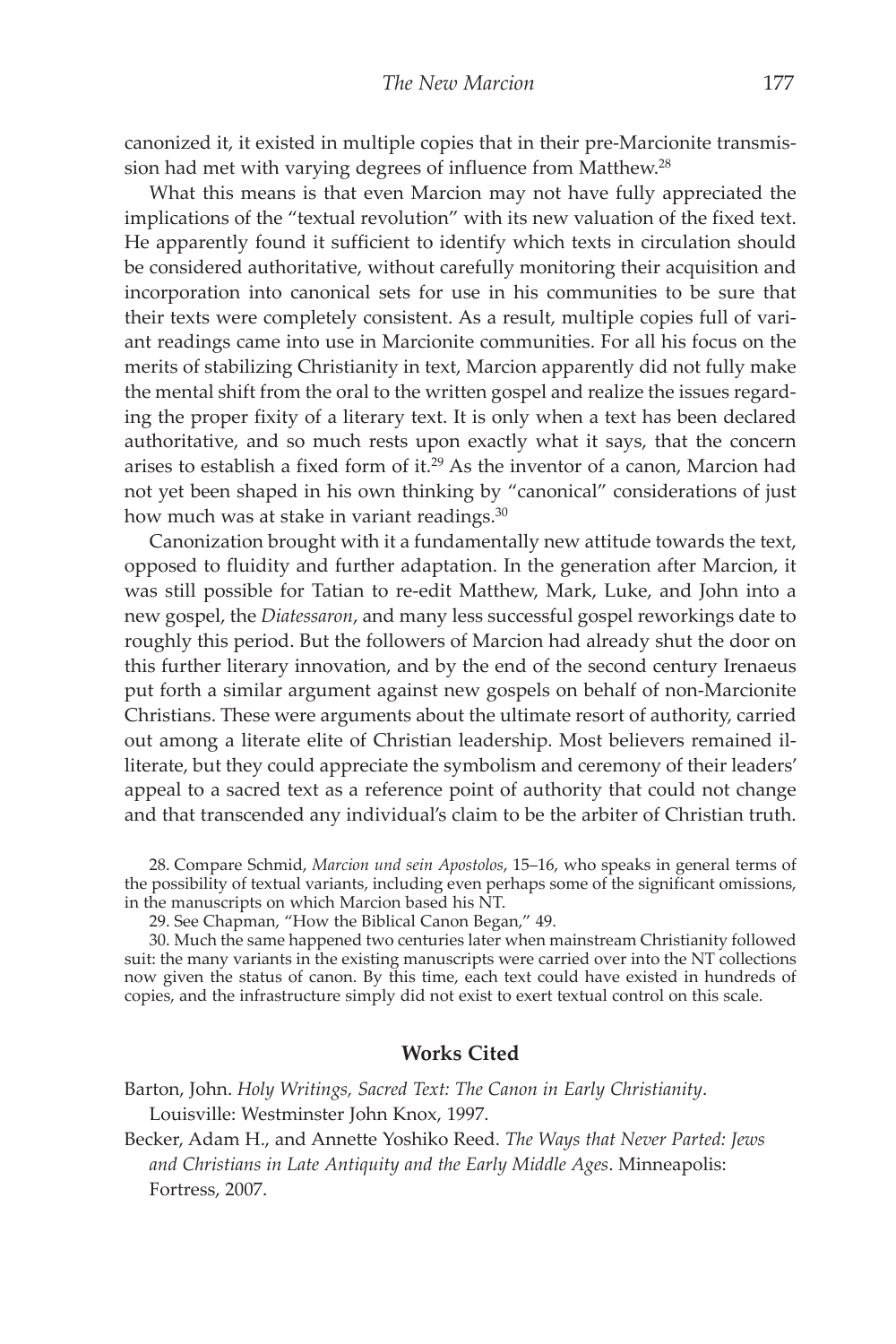- Campenhausen, Hans von. *The Formation of the Christian Bible*. Minneapolis: Augsburg Fortress, 1972.
- Chapman, Stephen. "How the Biblical Canon Began: Working Models and Open Questions." Pp. 29–51 in *Homer, the Bible, and Beyond: Literary and Religious Canons in the Ancient World*. Ed. M. Finkelberg and G. G. Stroumsa. Leiden: Brill, 2003.
- Clabeaux, John J. *A Lost Edition of the Letters of Paul: A Reassessment of the Text of the Pauline Corpus Attested by Marcion*. Washington DC: Catholic Biblical Association of America, 1989.
- Fredriksen, Paula. *Augustine and the Jews*. New Haven: Yale University Press, 2008.
- Gamble, Harry Y. "The New Testament Canon: Recent Research and the Status Quaestionis." Pp. 267–94 in *The Canon Debate*. Ed. L. M. McDonald and J. A. Sanders. Peabody MA: Hendrickson, 2002.
- Gregory, Andrew. *The Reception of Luke and Acts in the Period before Irenaeus*. Tübingen: Mohr Siebeck, 2003.
- Harnack, Adolf von. *Marcion: Das Evangelium vom Fremden Gott*. 2d ed. Leipzig: J. C. Hinrichs, 1924 [English: *Marcion: The Gospel of the Alien God*. Trans. John E. Steely and Lyle D. Bierm. Durham NC: Labyrinth, 1990].
- Hoffmann, R. Joseph. *Marcion: On the Restitution of Christianity*. Chico CA: Scholars Press, 1984.
- Kelber, Werner. *The Oral and the Written Gospel*. Philadelphia: Fortress, 1983.
- Knox, John. *Marcion and the New Testament: An Essay in the Early History of the Canon*. Chicago: University of Chicago Press, 1942 [reprinted by AMS, 1980].
- Koester, Helmut. "From Kerygma to Written Gospels." *New Testament Studies* 35 (1989) 361–81.
- Koester, Helmut. *Ancient Christian Gospels*. Philadelphia: Trinity Press International, 1990.
- Rist, Martin. "Pseudepigraphic Refutations of Marcionism." *Journal of Religion* 22 (1942) 39–62.
- Robbins, Vernon. "A Socio-Rhetorical Look at the Work of John Knox on Luke-Acts." Pp. 91–105 in *Cadbury, Knox, and Talbert: American Contributions to the Study of Acts*. Ed. Mikeal C. Parsons and Joseph B. Tyson. Atlanta: Scholars Press, 1992.
- Roth, Dieter. "Towards a New Reconstruction of the Text of Marcion's Gospel: History of Research, Sources, Methodology, and the Testimony of Tertullian." Ph.D. diss., University of Edinburgh, 2009.
- Schmid, Ulrich. *Marcion und sein Apostolos: Rekonstruktion und historische Einordnung der marcionitischen Paulusbriefausgabe*. Berlin: W. de Gruyter, 1995.
- Semler, Johann Salomo. *Neuer Versuch, die gemeinüzige Auslegung und Anwendung des Neun Testament zu befördern*. Halle: Gebauer, 1786.
- Tyson, Joseph. *Marcion and Luke-Acts: A Defining Struggle*. Columbia SC: University of South Carolina Press, 2006.